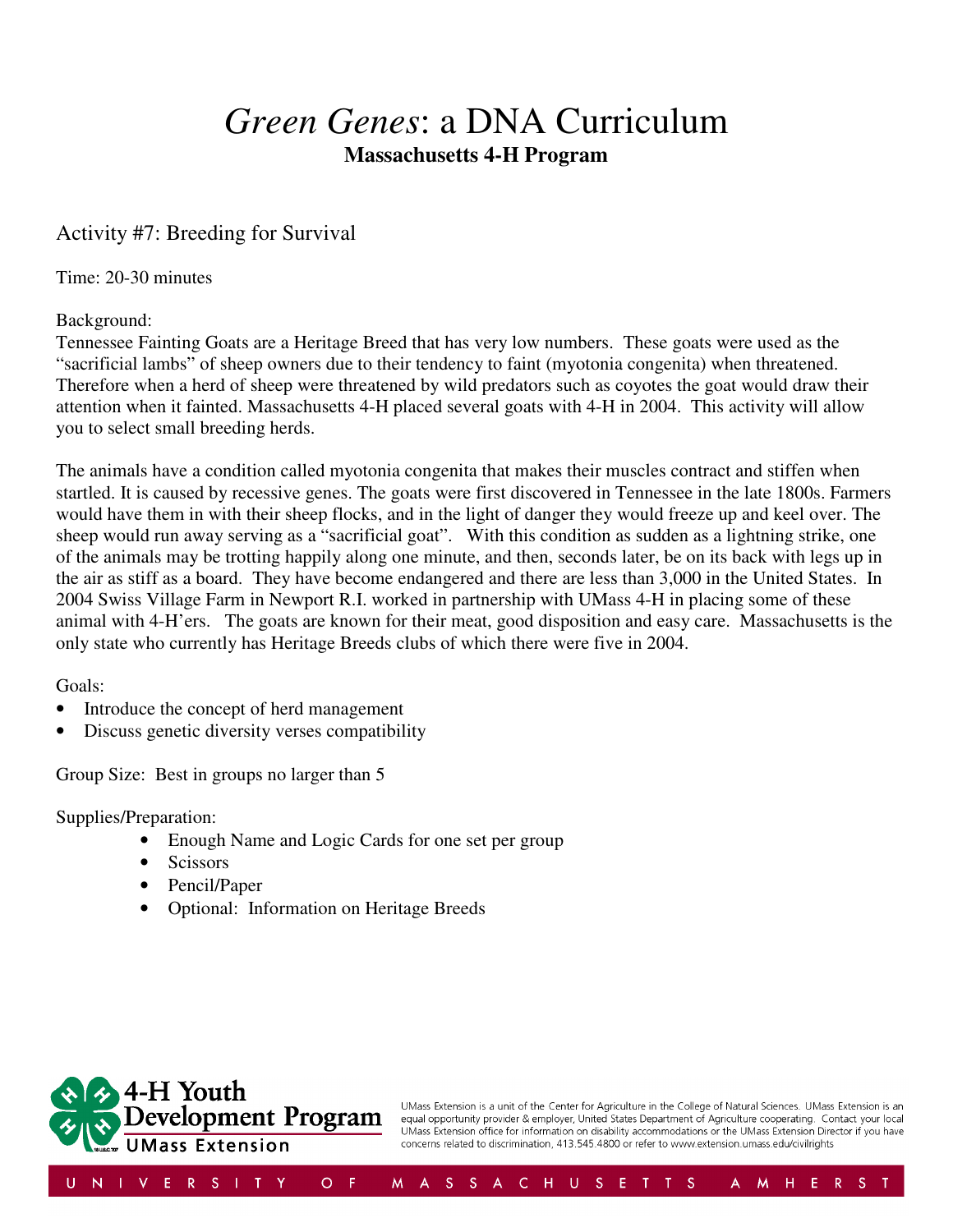Teaching Tips::

- Begin the activity by discussion about breeding animals. What do farmers, zoo keepers and even 4-H members have to think about? What measure would help them be successful? What problems would they want to avoid?
- When developing breeding programs, both zoologists and farmers make the best matches between animals by studying studbook information. A studbook is a comprehensive record of all births, deaths, and transfers of a particular species. This record helps to prevent inbreeding individuals by tracking related animals and they can also tell about each animal's personality/mothering traits as well as what individuals they do and don't get along with.

Directions:

- 1. Divide the group into small working groups (4-6). Tell them they are in charge of placing a group of Tennessee Fainting Goats with several 4-H'ers in a new breeding program.
- 2. Give each group a set of *Logic* cards and *Name* cards.
- 3. Instruct the group to place the goats into three smaller breeding groups, each containing at least one male and four to five females. (The name cards will help the youth to group the animals and the logic will help with the group structure/compatibility.)
- 4. Have each group share their results?
- 5. If time allows have them come up with an alternate grouping and compare and contrast the benefits of each and if there are any potential problems.

DeBrief/Reflect:

- How did you start assigning animals to your groups?
- What did your groups look like?
- What problems/challenges did you run into?
- Did any groups have the same groups? Why or Why not?

#### Apply:

- Compare how this is this similar to how a farmer or zoo might manage their animals?
- Why are stud books important to keep?
- How does this play into Species Survival Plans for Endangered animal? (You can learn more at www.aza.org/ConScience)

#### Go further:

- Have the youth create a stud book?
- Have youth assign physical traits for each animal and then re-group keeping genetic diversity relatively high?
- Using what you know about crossing traits- role play out the crosses and record your results?
- Have youth learn about the needs of goats and make their own farm layout with barn and paddock along with feeding plan?
- Have youth pick a Heritage Breed/ Heirloom Crop or Endangered Animal to learn more about.
- Make a presentation or exhibit to share your knowledge with others.



UMass Extension is a unit of the Center for Agriculture in the College of Natural Sciences. UMass Extension is an equal opportunity provider & employer, United States Department of Agriculture cooperating. Contact your local UMass Extension office for information on disability accommodations or the UMass Extension Director if you have concerns related to discrimination, 413.545.4800 or refer to www.extension.umass.edu/civilrights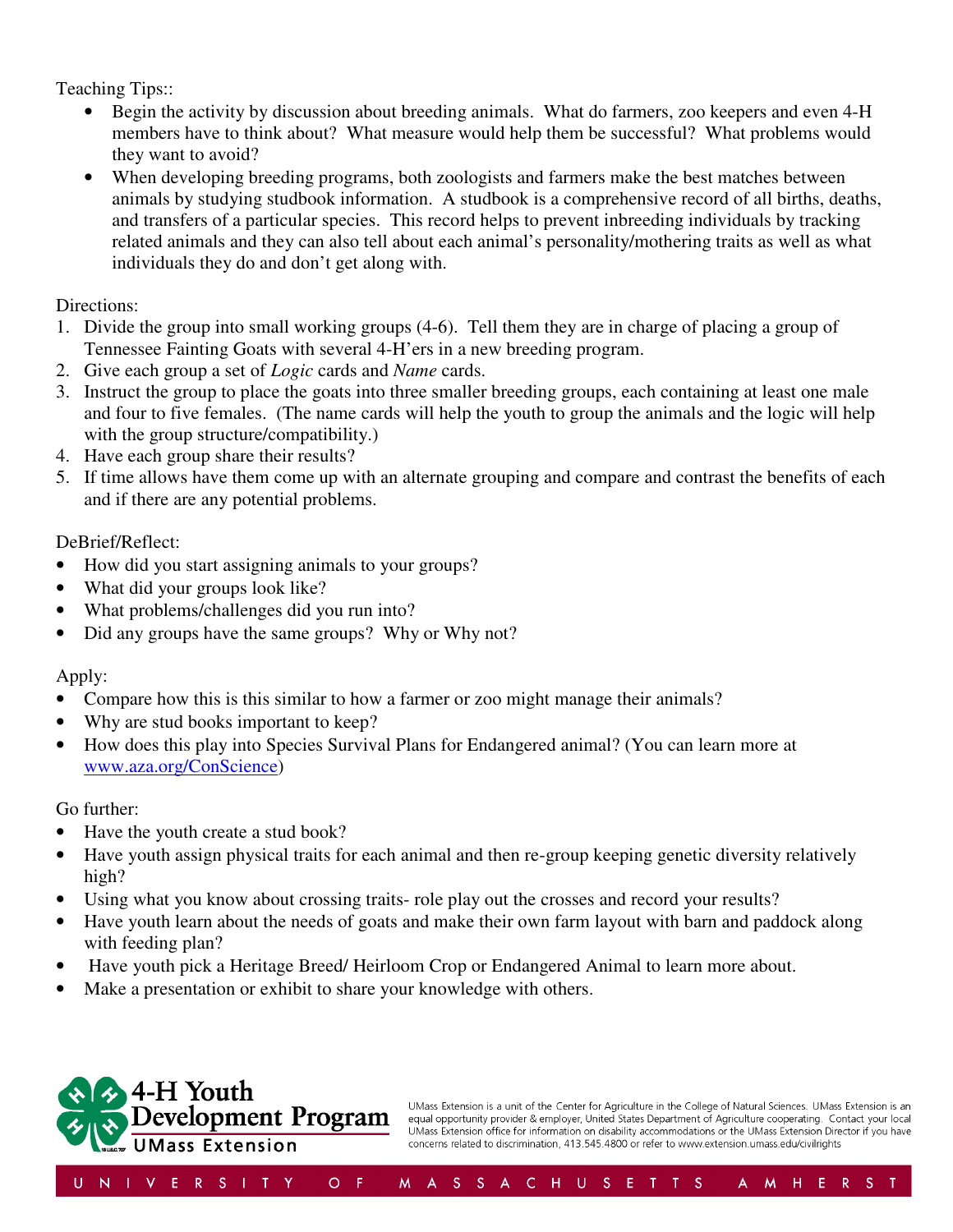Answer Key: (These are just a few possible scenarios – there may be more correct choices.) \*(M stands for breeding male in group)

| $A-1$        | $A-2$       | $A-3$           | <b>B-1</b>   | $B-2$           | $B-3$       |
|--------------|-------------|-----------------|--------------|-----------------|-------------|
| Rupert $(M)$ | Donk $(M)$  | Bonkers(M)      | Rubert $(M)$ | Donk $(M)$      | Bonkers(M)  |
| Sheila       | Lois        | Olivia          | Lois         | Dolly           | Little Buck |
| <b>Beth</b>  | Bonnie      | Clarice         | Bonnie       | Sarah           | Rocker      |
| Robin        | <b>Iris</b> | Dot             | Ottie        | Olivia          | <b>Beth</b> |
| Little Buck  | Dolly       | <b>Starfire</b> | Robin        | <b>Starfire</b> | Iris        |
| Rocker       | Rena        | Ottie           | Sheila       | Clarice         | Rena        |
| Ella         | Debbie      | Sarah           | Dot          | Ella            | Debbie      |



UMass Extension is a unit of the Center for Agriculture in the College of Natural Sciences. UMass Extension is an<br>equal opportunity provider & employer, United States Department of Agriculture cooperating. Contact your loc

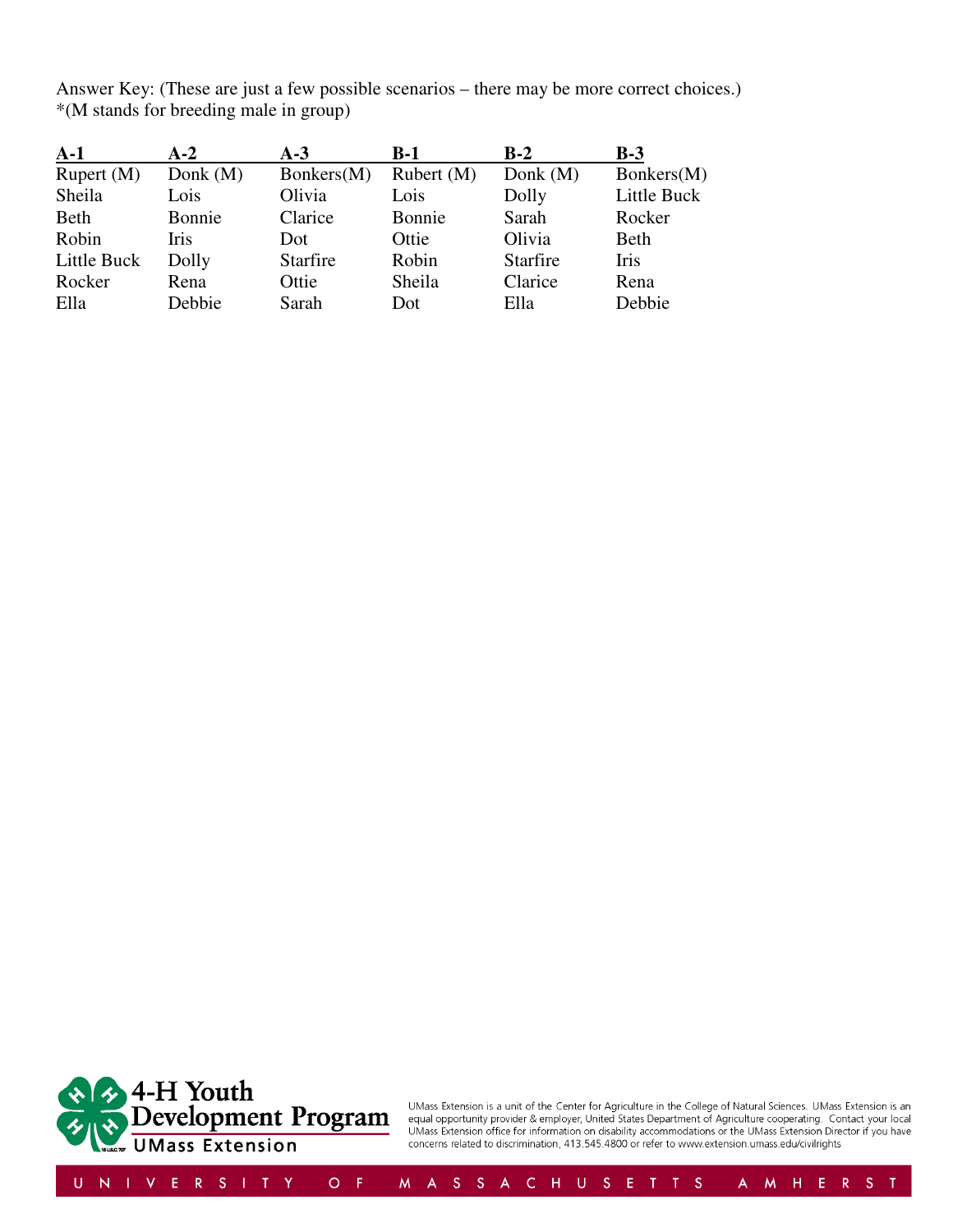### **Name Cards (M-males)**

| Ella               | <b>Debbie</b>     | <b>Sarah</b>    |
|--------------------|-------------------|-----------------|
| <b>Olivia</b>      | <b>Starfire</b>   | <b>Dolly</b>    |
| <b>Clarice</b>     | <b>Beth</b>       | Dot             |
| <b>Sheila</b>      | <b>Iris</b>       | Rena            |
| <b>Bonnie</b>      | <b>Robin</b>      | Lois            |
| Donk (M)           | <b>Rupert</b> (M) | Ottie (M)       |
| <b>Bonkers</b> (M) | Rocker (M)        | Little Buck (M) |



UMass Extension is a unit of the Center for Agriculture in the College of Natural Sciences. UMass Extension is an<br>equal opportunity provider & employer, United States Department of Agriculture cooperating. Contact your loc